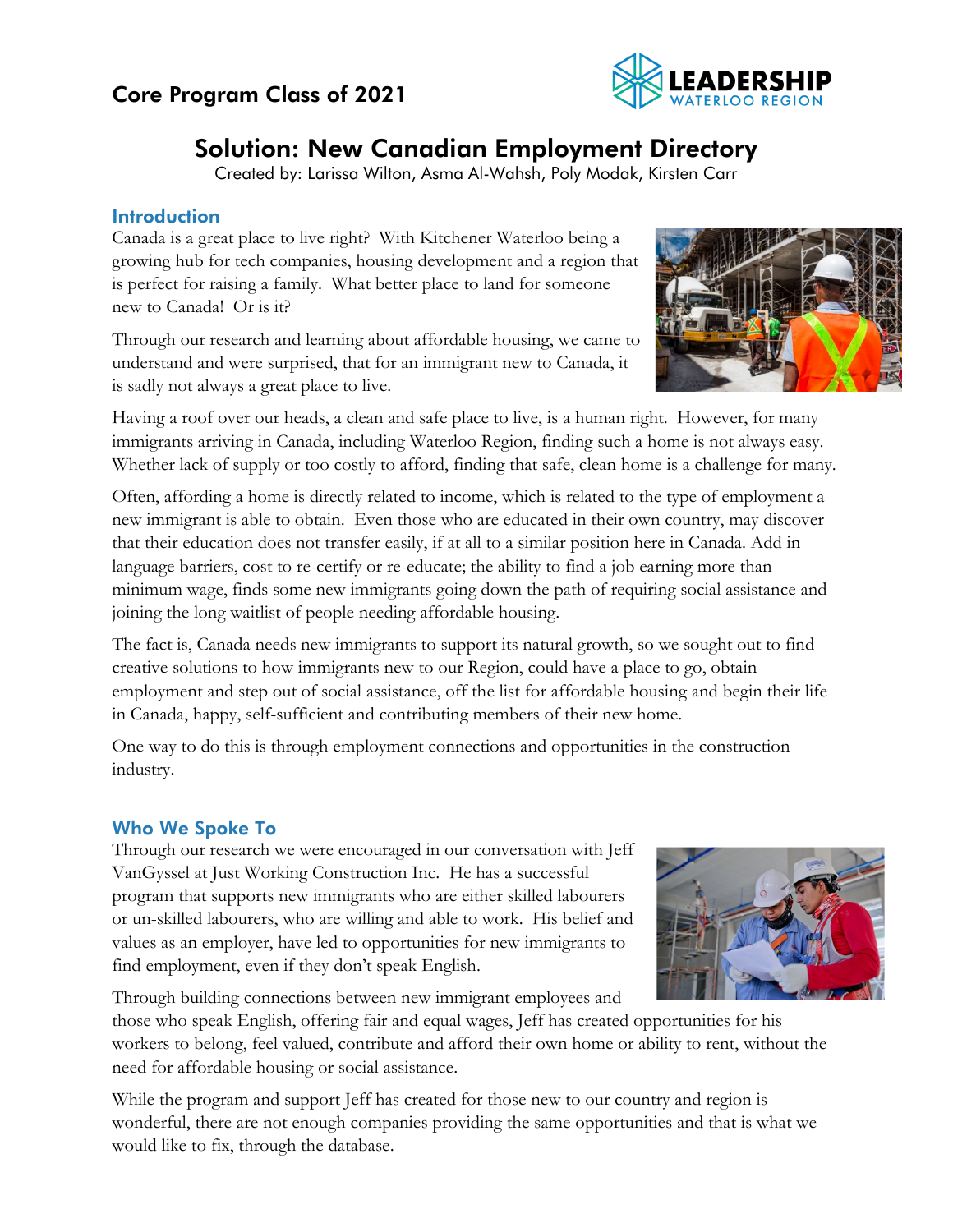

Throughout our research we spoke with several other individuals and organizations, who are working with new immigrants who arrive into Waterloo Region. The story was always the same…. There are not enough resources, there is no one place to go for immigrants to gain all of the information and support they need, and there is not enough funding for those new to our country, allowing them a great start in the place they now call home.

We found that while places like The Working Centre, Immigrant Services, Community Centre Outreach or Settlement workers, along with many other organizations, were doing their best, often the programs and supports were quite segregated and often not working together.

Many programs are occurring, offering translated courses, but often in only a few languages, which may support one group of new immigrants, but not all equally. Waterloo Region has 120 different languages and programs and translation services need to reflect this need.

Source: Statistics Canada, Census 2016 by Census Division



# Individuals and Organizations

| <b>Name</b>              | Organization                                 |
|--------------------------|----------------------------------------------|
| Jeff VanGyssel           | Just Working Construction Inc.               |
| Bahaa                    | Employee at Just Working Construction Inc.   |
| Nora Whittington         | Immigration Partnership                      |
| Safa Qoussini            | Conestoga College                            |
| Helen Ala Rashi          | ShamRose                                     |
| Majd                     | The Working Centre                           |
| Dianne Piluk             | Family Outreach Worker – House of Friendship |
| Mike Farwell             | 570 News                                     |
| Mark Nery and Leah Logan | Indwell                                      |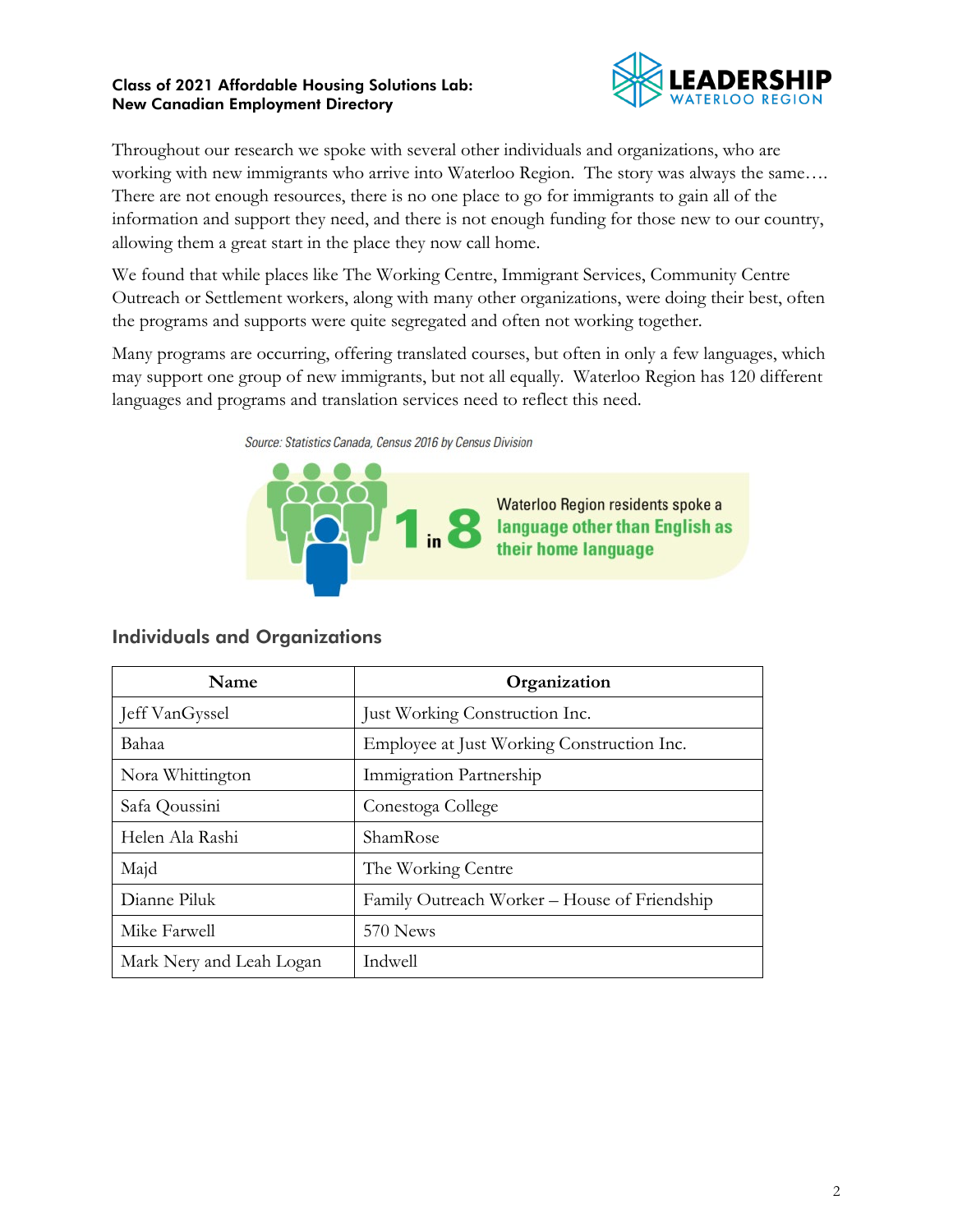

## What We Learned

The Region of Waterloo is one of the fastest growing urban areas in the entire country and as such will require more housing. We will need to recruit 100,000 workers by 2029 at the rate we are currently growing.

- In 2016, only 49% of new immigrants were employed compared to 71% of Canadian Citizens.
- Between 2000 and 2004, 25% to 40% of new immigrants accessed social services compared to 8% of Canadian Citizens.
- Ontario needs 100,000 workers by 2029
- Ontario's construction and maintenance sectors are currently operating at full capacity.
- New immigrants regularly struggle to find employment earning more than minimum wage
- New immigrants face barriers when not able to speak English and there are not enough translated courses available, making any re-certification extra challenging

# **Challenges**

- Currently no "one-stop-shop" for either new immigrants or Employees to go where required information is stored
- The time it takes to obtain English language requirements is prohibitive to many who need employment now
- Certifications earned in other countries are not valid in Canada, increasing time and costs before a new immigrant is able to work
- Courses currently offered at local Colleges are in either English or Arabic, limiting those who come from other countries
- Not enough skilled or unskilled labourers to keep up with demand from employers

Even with the challenges, there is definitely a sense of hope, a desire to help and learn and provide opportunity for immigrant families, with each agreeing that a database, or "one-stop-shop"

supporting both employers, immigrants and organizations supporting them, would be a valuable tool that could be used effectively and support our goal of helping new immigrants find employment as a way to remove barriers and allow for self-sustaining home ownership or rental ability.



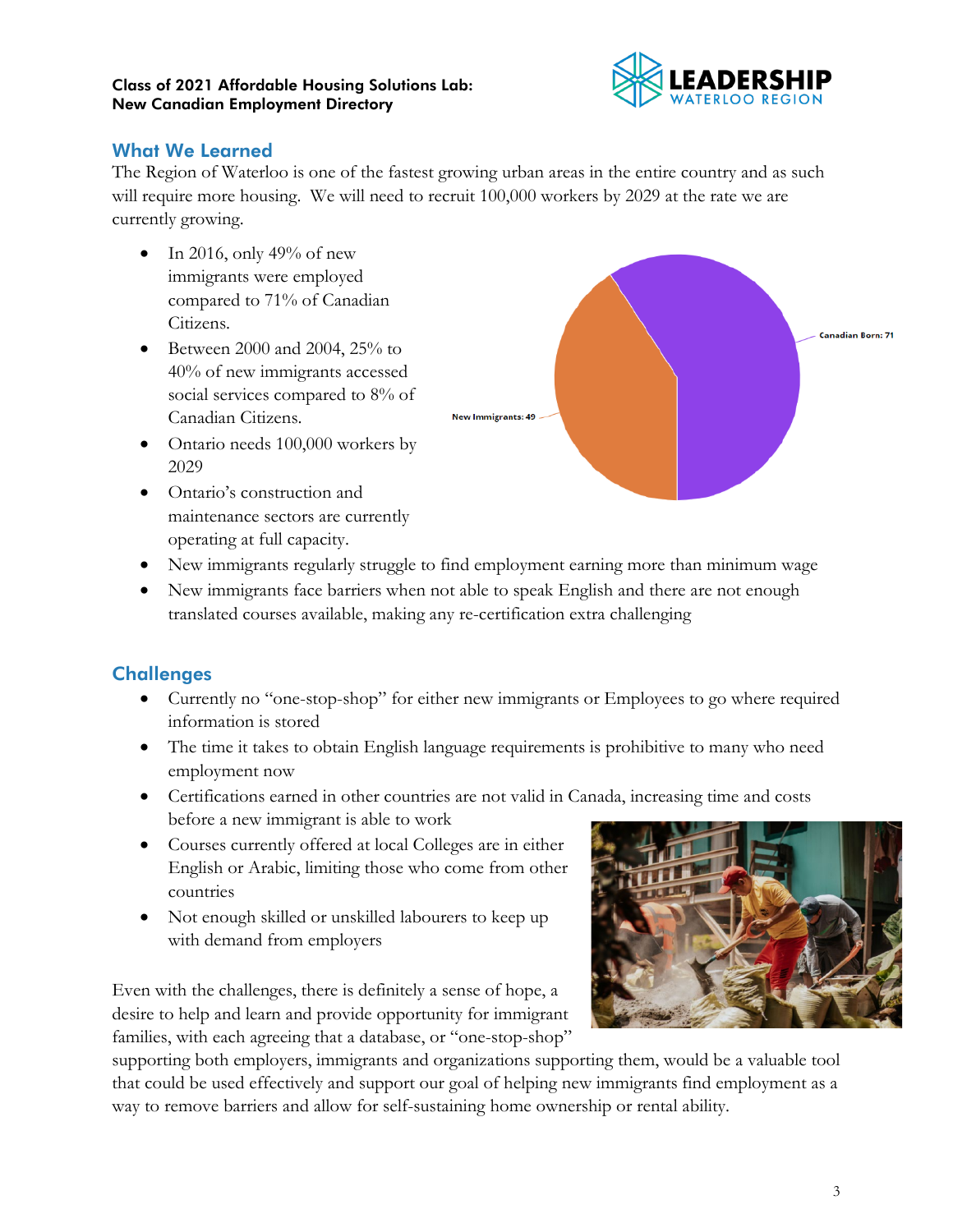

## What is Missing

- $\Box$  Programs in multiple languages
- $\square$  Communication between organizations supporting new Canadians
- Database or "one-stop-shop" for both employers and employees
- $\Box$  Regional resources for new immigrants related to training, English language learning related to required certifications
- $\Box$  Programs for all construction companies to have a buddy system, where one person speaks English and can translate for those that do not
- $\Box$  Government support for both construction companies who need labourers and for new immigrants requiring training prior to working



# Proposed Solution

Our proposal is to build a database that supports both new immigrants looking for employment, who have limited or no English but are ready to work, as well as connecting employers who are looking for skilled and unskilled labourers.

The database will need to be:

- Accessible in many languages
- Supported by programs like the Working Center, St. Louis School, Immigration Services and the Workforce Planning Board.



## Goals of database

| Employer                                                                          | Employee                                                                       |
|-----------------------------------------------------------------------------------|--------------------------------------------------------------------------------|
| Allow employers easy access to<br>potential employees as they build their<br>team | Able to act as translators or work alongside<br>translator to complete the job |
| Show employees certifications and                                                 | Categories that cover spoken language for                                      |
| previous experience                                                               | ease of use                                                                    |
| Provide one place for a company to go                                             | List required certifications and experience                                    |
| to find employees                                                                 | needed                                                                         |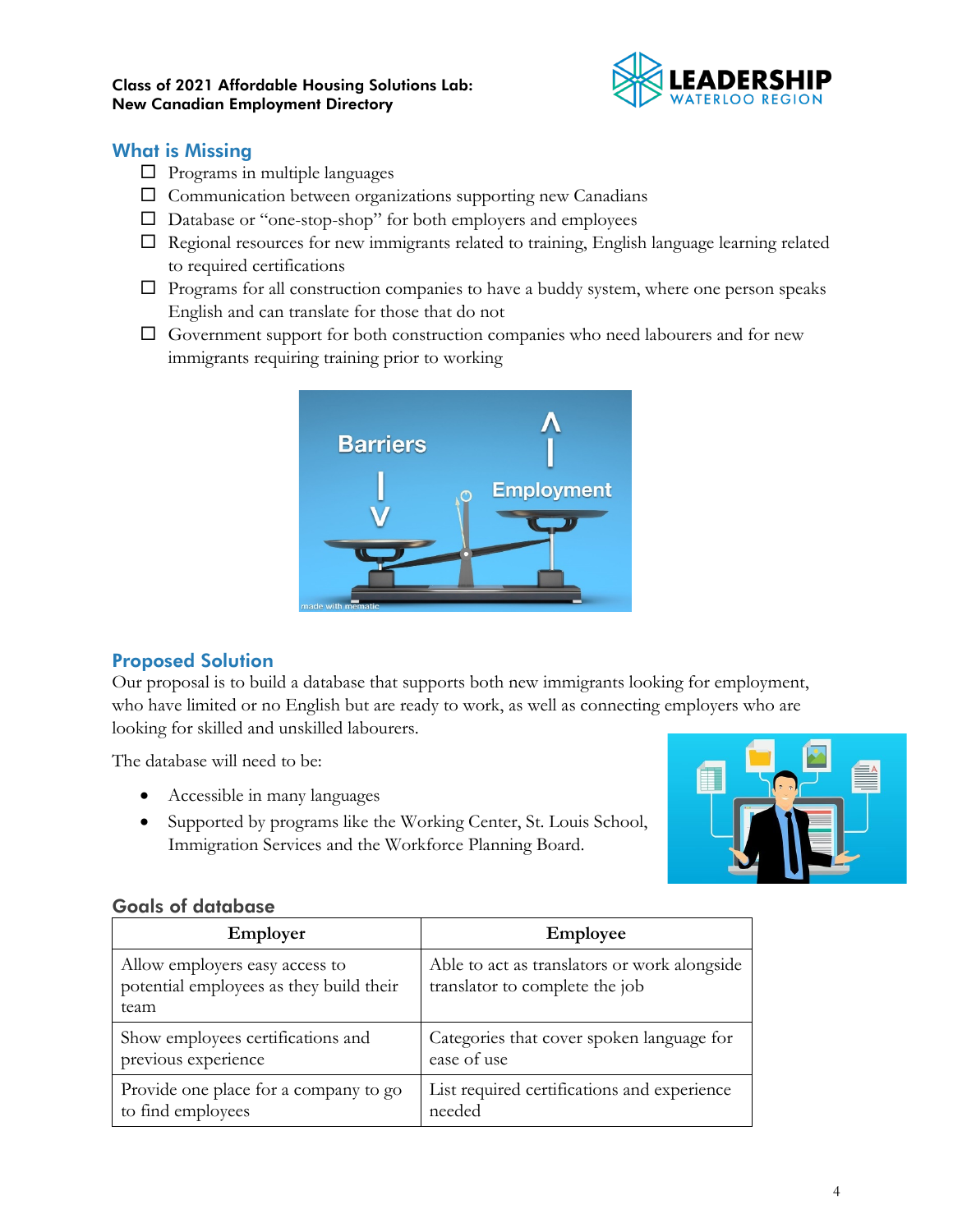

## Intended Outcomes

Our goal is to reduce the number of new immigrants who need social assistance by removing barriers that they face in obtaining employment and increasing the number of workers in housing thereby effectively increasing housing supply.

The database we are proposing would provide a tool for:

New Immigrants to register and list their skills, qualifications, certificates, level of English and connect with translators and potential employers.

Organizations supporting new immigrants would have one place to go, allowing ease for sourcing job opportunities for their clients, find translation services, develop connections and share resources.

Employers would have one place to go and immediately be able to connect with possible employees, either skilled or unskilled, providing jobs and the ability to complete housing projects in a timely manner.

- Database supporting employers and employees in construction and trades
- Increased language options for training and certifications
- Government programs supporting companies who employ new Canadians
- Government programs supporting new immigrants during their time in school as they upgrade their skills to meet Canadian standards and/or learn English
- Increase in employment for new immigrants, thereby decreasing their need for social assistance
- Increase company's ability to keep up with housing demand because there is enough labourers

# Potential Financial Implications

- New immigrants able to come off social assistance and ideally afford to rent or buy
- Increased housing being built, providing more options for all persons, and decreasing social assistance requirements
- Increased income allowing individuals to add to economy
- Increasing housing supply
- Regional growth
- Increased employment opportunities

By simply providing employment opportunities, we would naturally target the social determinants of health for new immigrant families as well as decrease their children's adverse childhood experiences. All of which decrease the future need for social services, medical and health care. Having families who are able to sustain themselves financially increasing belonging, creates less financial strain on government programs and better health outcomes for our new immigrant families.